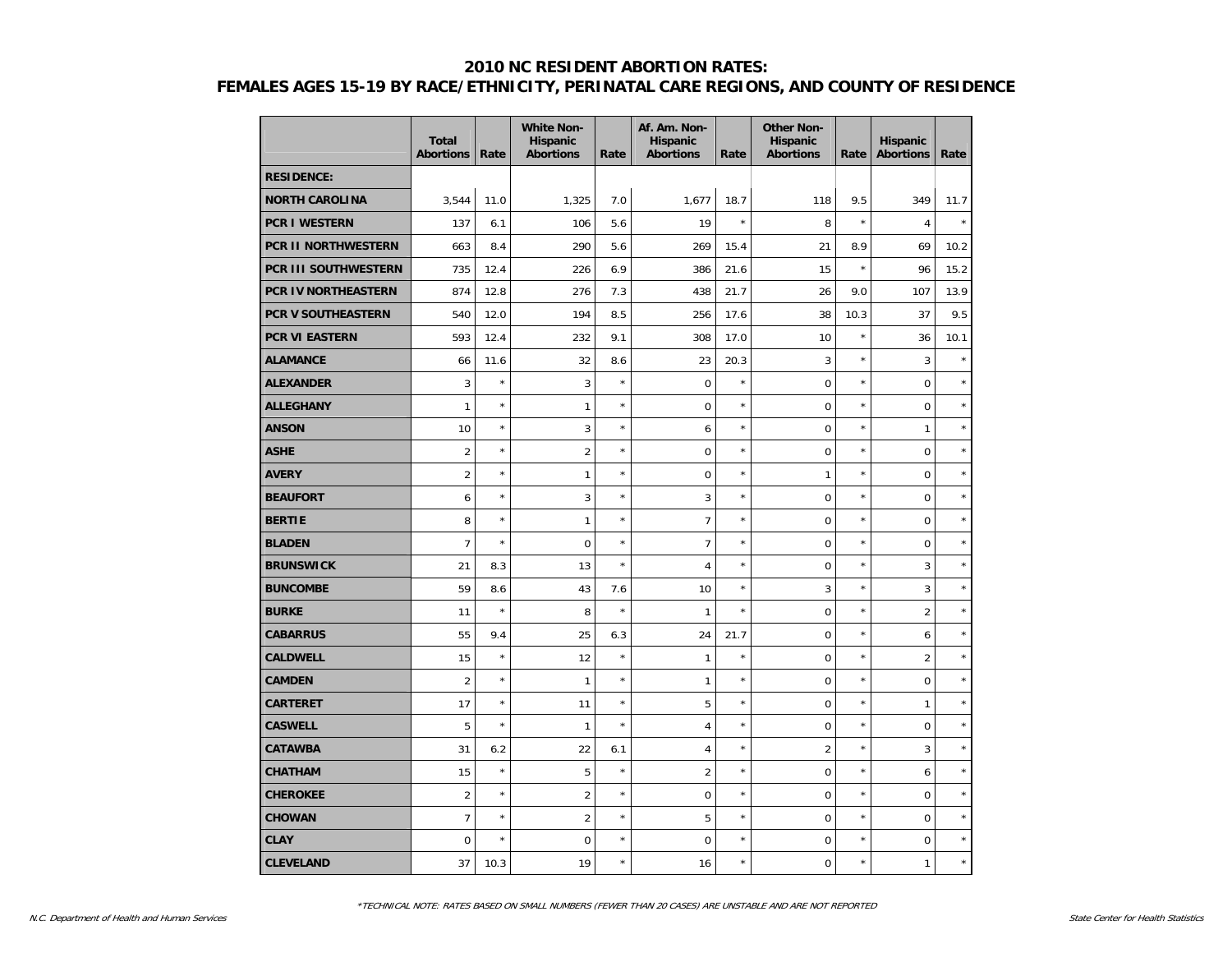|                   | <b>Total</b><br><b>Abortions</b> | Rate    | <b>White Non-</b><br><b>Hispanic</b><br><b>Abortions</b> | Rate       | Af. Am. Non-<br><b>Hispanic</b><br><b>Abortions</b> | Rate       | <b>Other Non-</b><br>Hispanic<br><b>Abortions</b> | Rate    | <b>Hispanic</b><br><b>Abortions</b> | Rate       |
|-------------------|----------------------------------|---------|----------------------------------------------------------|------------|-----------------------------------------------------|------------|---------------------------------------------------|---------|-------------------------------------|------------|
| <b>COLUMBUS</b>   | 17                               | $\star$ | $\overline{7}$                                           | $\star$    | $\overline{7}$                                      | $\star$    | $\overline{2}$                                    | $\star$ | $\mathbf{1}$                        | $\star$    |
| <b>CRAVEN</b>     | 29                               | 9.3     | 14                                                       | $\star$    | 13                                                  | $\star$    | 0                                                 | $\star$ | $\mathbf{1}$                        | $\star$    |
| <b>CUMBERLAND</b> | 210                              | 18.5    | 60                                                       | 13.5       | 123                                                 | 23.2       | $\overline{4}$                                    | $\star$ | 18                                  | $\star$    |
| <b>CURRITUCK</b>  | 10                               | $\star$ | 9                                                        | $\star$    | $\mathbf{1}$                                        | $\star$    | $\overline{0}$                                    | $\star$ | $\mathbf 0$                         | $\star$    |
| <b>DARE</b>       | 16                               | $\star$ | 12                                                       | $\star$    | $\mathbf{1}$                                        | $\star$    | $\pmb{0}$                                         | $\star$ | $\overline{2}$                      | $\star$    |
| <b>DAVIDSON</b>   | 32                               | 6.3     | 18                                                       | $\star$    | 8                                                   | $\star$    | $\mathbf 0$                                       | $\star$ | 5                                   | $\star$    |
| <b>DAVIE</b>      | $\overline{4}$                   | $\star$ | 3                                                        | $^{\star}$ | $\mathbf 0$                                         | $\star$    | $\mathbf 0$                                       | $\star$ | $\mathbf{1}$                        | $\star$    |
| <b>DUPLIN</b>     | 22                               | 12.1    | 8                                                        | $\star$    | 10                                                  | $\star$    | 1                                                 | $\star$ | $\overline{2}$                      | $\star$    |
| <b>DURHAM</b>     | 167                              | 18.7    | 18                                                       | $^{\star}$ | 122                                                 | 25.6       | 3                                                 | $\star$ | 18                                  | $\star$    |
| <b>EDGECOMBE</b>  | 27                               | 13.3    | $\overline{4}$                                           | $^{\star}$ | 22                                                  | 16.3       | $\mathbf 0$                                       | $\star$ | $\mathbf{1}$                        | $\star$    |
| <b>FORSYTH</b>    | 143                              | 11.3    | 48                                                       | 7.8        | 74                                                  | 16.3       | $\overline{2}$                                    | $\star$ | 13                                  | $\star$    |
| <b>FRANKLIN</b>   | 29                               | 15.9    | 13                                                       | $\star$    | 14                                                  | $\star$    | $\pmb{0}$                                         | $\star$ | $\overline{2}$                      | $\star$    |
| <b>GASTON</b>     | 70                               | 10.4    | 40                                                       | 8.4        | 21                                                  | 15.6       | 1                                                 | $\star$ | 6                                   | $\star$    |
| <b>GATES</b>      | 5                                | $\star$ | $\overline{4}$                                           | $\star$    | $\mathbf{1}$                                        | $^{\star}$ | $\mathbf 0$                                       | $\star$ | $\mathsf{O}\xspace$                 | $^{\star}$ |
| <b>GRAHAM</b>     | $\mathbf 0$                      | $\star$ | $\mathbf 0$                                              | $^{\star}$ | $\mathbf 0$                                         | $\star$    | $\mathbf 0$                                       | $\star$ | $\mathbf 0$                         | $\star$    |
| <b>GRANVILLE</b>  | 24                               | 13.0    | $\overline{7}$                                           | $^{\star}$ | 14                                                  | $\star$    | $\mathbf 0$                                       | $\star$ | $\overline{2}$                      | $\star$    |
| <b>GREENE</b>     | $\overline{4}$                   | $\star$ | $\mathbf{1}$                                             | $\star$    | $\overline{2}$                                      | $\star$    | $\mathbf 0$                                       | $\star$ | $\mathbf{1}$                        | $\star$    |
| <b>GUILFORD</b>   | 213                              | 11.2    | 49                                                       | 5.6        | 133                                                 | 16.7       | 14                                                | $\star$ | 14                                  | $\star$    |
| <b>HALIFAX</b>    | 28                               | 14.8    | 5                                                        | $\star$    | 20                                                  | 17.1       | $\overline{2}$                                    | $\star$ | $\mathbf{1}$                        | $\star$    |
| <b>HARNETT</b>    | 52                               | 12.3    | 15                                                       | $^{\star}$ | 25                                                  | 20.8       | 3                                                 | $\star$ | 6                                   | $\star$    |
| <b>HAYWOOD</b>    | 6                                | $\star$ | 6                                                        | $^{\star}$ | $\mathbf 0$                                         | $\star$    | $\mathbf 0$                                       | $\star$ | $\mathbf 0$                         | $\star$    |
| <b>HENDERSON</b>  | 19                               | $\star$ | 15                                                       | $\star$    | 3                                                   | $\star$    | $\mathbf 0$                                       | $\star$ | $\mathbf{1}$                        | $\star$    |
| <b>HERTFORD</b>   | 10                               | $\star$ | $\overline{2}$                                           | $^{\star}$ | 8                                                   | $\star$    | $\mathbf 0$                                       | $\star$ | $\mathbf 0$                         | $\star$    |
| <b>HOKE</b>       | 16                               | $\star$ | $\overline{7}$                                           | $\star$    | $\overline{7}$                                      | $\star$    | 1                                                 | $\star$ | $\mathbf{1}$                        | $\star$    |
| <b>HYDE</b>       | $\mathbf{1}$                     | $\star$ | $\mathbf 0$                                              | $\star$    | $\mathbf{1}$                                        | $\star$    | $\pmb{0}$                                         | $\star$ | $\mathbf 0$                         | $\star$    |
| <b>IREDELL</b>    | 44                               | 8.2     | 22                                                       | 5.5        | 18                                                  | $\star$    | $\mathbf 0$                                       | $\star$ | $\overline{4}$                      | $\star$    |
| <b>JACKSON</b>    | 12                               | $\star$ | $\overline{7}$                                           | $\star$    | $\mathbf 0$                                         | $\star$    | 5                                                 | $\star$ | $\mathbf 0$                         | $\star$    |
| <b>JOHNSTON</b>   | 60                               | 10.8    | 35                                                       | 9.9        | 17                                                  | $\star$    | 3                                                 | $\star$ | 5                                   | $\star$    |
| <b>JONES</b>      | $\mathbf{1}$                     | $\star$ | $\mathbf 0$                                              | $\star$    | $\mathbf{1}$                                        | $\star$    | $\mathbf 0$                                       | $\star$ | $\mathbf 0$                         | $\star$    |
| <b>LEE</b>        | 33                               | 17.8    | 11                                                       | $^{\star}$ | 13                                                  | $\star$    | 0                                                 | $\star$ | 9                                   | $\star$    |
| <b>LENOIR</b>     | 28                               | 14.5    | $\overline{7}$                                           | $\star$    | 19                                                  | $\star$    | 0                                                 | $\star$ | $\overline{2}$                      | $\star$    |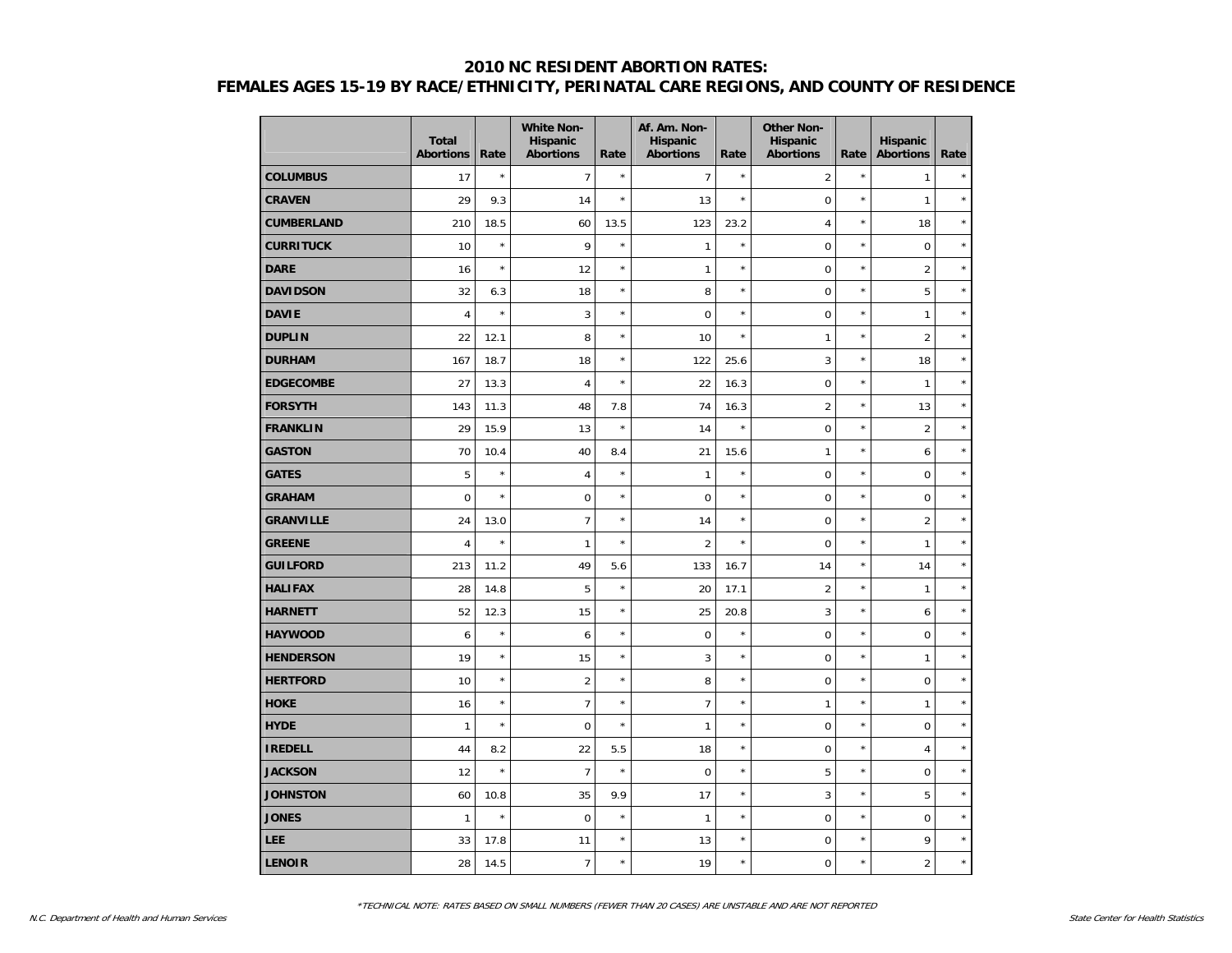|                    | <b>Total</b><br><b>Abortions</b> | Rate    | <b>White Non-</b><br>Hispanic<br><b>Abortions</b> | Rate    | Af. Am. Non-<br>Hispanic<br><b>Abortions</b> | Rate       | <b>Other Non-</b><br><b>Hispanic</b><br><b>Abortions</b> | Rate       | <b>Hispanic</b><br><b>Abortions</b> | Rate       |
|--------------------|----------------------------------|---------|---------------------------------------------------|---------|----------------------------------------------|------------|----------------------------------------------------------|------------|-------------------------------------|------------|
| <b>LINCOLN</b>     | 16                               | $\star$ | 12                                                | $\star$ | $\overline{2}$                               | $\star$    | $\pmb{0}$                                                | $\star$    | $\mathbf{1}$                        | $\star$    |
| <b>MCDOWELL</b>    | 5                                | $\star$ | $\overline{4}$                                    | $\star$ | $\mathbf{1}$                                 | $\star$    | $\mathbf 0$                                              | $\star$    | $\mathbf 0$                         | $\star$    |
| <b>MACON</b>       | $\overline{4}$                   | $\star$ | 3                                                 | $\star$ | $\mathbf{1}$                                 | $\star$    | $\mathbf 0$                                              | $\star$    | $\mathbf 0$                         | $\star$    |
| <b>MADISON</b>     | $\mathbf{1}$                     | $\star$ | $\mathbf{1}$                                      | $\star$ | $\mathbf 0$                                  | $\star$    | $\mathbf 0$                                              | $\star$    | $\mathbf 0$                         | $\star$    |
| <b>MARTIN</b>      | 11                               | $\star$ | $\overline{2}$                                    | $\star$ | 8                                            | $\star$    | $\mathbf 0$                                              | $\star$    | $\mathbf 0$                         | $\star$    |
| <b>MECKLENBURG</b> | 471                              | 15.7    | 93                                                | 7.5     | 287                                          | 23.3       | 14                                                       | $\star$    | 70                                  | 18.1       |
| <b>MITCHELL</b>    | $\mathbf{1}$                     | $\star$ | $\mathbf{1}$                                      | $\star$ | $\mathbf 0$                                  | $\star$    | $\mathbf 0$                                              | $\star$    | $\mathbf 0$                         | $\star$    |
| <b>MONTGOMERY</b>  | 5                                | $\star$ | $\overline{2}$                                    | $\star$ | $\overline{2}$                               | $\star$    | $\mathbf 0$                                              | $\star$    | $\mathbf{1}$                        | $\star$    |
| <b>MOORE</b>       | 25                               | 10.4    | 12                                                | $\star$ | 10                                           | $\star$    | 1                                                        | $\star$    | $\mathbf{1}$                        | $\star$    |
| <b>NASH</b>        | 48                               | 14.8    | 8                                                 | $\star$ | 37                                           | 24.2       | $\mathbf 0$                                              | $\star$    | $\overline{2}$                      | $\star$    |
| <b>NEW HANOVER</b> | 74                               | 10.7    | 46                                                | 9.0     | 22                                           | 17.1       | $\mathbf 0$                                              | $\star$    | $\overline{2}$                      | $\star$    |
| <b>NORTHAMPTON</b> | 9                                | $\star$ | 3                                                 | $\star$ | 6                                            | $\star$    | $\mathbf 0$                                              | $\star$    | $\mathbf 0$                         | $\star$    |
| <b>ONSLOW</b>      | 104                              | 18.6    | 54                                                | 14.7    | 38                                           | 33.9       | 1                                                        | $\star$    | 11                                  | $\star$    |
| <b>ORANGE</b>      | 48                               | 7.3     | 19                                                | $\star$ | 16                                           | $\star$    | 1                                                        | $\star$    | 11                                  | $^{\star}$ |
| <b>PAMLICO</b>     | 6                                | $\star$ | 5                                                 | $\star$ | $\mathbf{1}$                                 | $^{\star}$ | $\mathbf 0$                                              | $\star$    | $\mathbf 0$                         | $\star$    |
| <b>PASQUOTANK</b>  | 20                               | 12.6    | 9                                                 | $\star$ | 10                                           | $^{\star}$ | 1                                                        | $\star$    | $\mathbf 0$                         | $\star$    |
| <b>PENDER</b>      | 16                               | $\star$ | 12                                                | $\star$ | 3                                            | $\star$    | $\mathbf 0$                                              | $\star$    | $\mathbf{1}$                        | $\star$    |
| <b>PERQUIMANS</b>  | 3                                | $\star$ | $\overline{2}$                                    | $\star$ | $\mathbf{1}$                                 | $^{\star}$ | $\mathbf 0$                                              | $\star$    | $\boldsymbol{0}$                    | $\star$    |
| <b>PERSON</b>      | 21                               | 16.5    | 8                                                 | $\star$ | 12                                           | $\star$    | 1                                                        | $\star$    | $\mathbf 0$                         | $\star$    |
| <b>PITT</b>        | 75                               | 9.0     | 35                                                | 7.1     | 32                                           | 11.2       | 3                                                        | ×          | $\overline{4}$                      | $\star$    |
| <b>POLK</b>        | $\overline{7}$                   | $\star$ | 6                                                 | $\star$ | $\mathbf{1}$                                 | $\star$    | $\mathbf 0$                                              | $\star$    | $\mathbf 0$                         | $\star$    |
| <b>RANDOLPH</b>    | 48                               | 10.6    | 30                                                | 8.5     | 8                                            | $^{\star}$ | $\mathbf{1}$                                             | $\star$    | 9                                   | $\star$    |
| <b>RICHMOND</b>    | 15                               | $\star$ | 3                                                 | $\star$ | 9                                            | $\star$    | $\overline{2}$                                           | $\star$    | $\mathbf 0$                         | $\star$    |
| <b>ROBESON</b>     | 53                               | 9.8     | 8                                                 | $\star$ | 20                                           | 12.6       | 22                                                       | 10.1       | 3                                   | $\star$    |
| <b>ROCKINGHAM</b>  | 22                               | 7.6     | 10                                                | $\star$ | $\overline{7}$                               | $^{\star}$ | $\mathbf{1}$                                             | $\star$    | 3                                   | $\star$    |
| <b>ROWAN</b>       | 41                               | 9.1     | 24                                                | 7.6     | 13                                           | $\star$    | $\mathbf 0$                                              | $\star$    | 3                                   | $\star$    |
| <b>RUTHERFORD</b>  | 9                                | $\star$ | 8                                                 | $\star$ | $\mathbf{1}$                                 | $^{\star}$ | $\mathbf 0$                                              | $^{\star}$ | $\mathbf 0$                         | $\star$    |
| <b>SAMPSON</b>     | 18                               | $\star$ | 8                                                 | $\star$ | 8                                            | $\star$    | $\overline{2}$                                           | $\star$    | $\mathbf 0$                         | $\star$    |
| <b>SCOTLAND</b>    | 11                               | $\star$ | $\mathbf{1}$                                      | $\star$ | 9                                            | $^{\star}$ | 1                                                        | $\star$    | $\mathbf 0$                         | $\star$    |
| <b>STANLY</b>      | 10                               | $\star$ | $\overline{7}$                                    | $\star$ | 3                                            | $^{\star}$ | $\mathbf 0$                                              | $\star$    | $\mathbf 0$                         | $\star$    |
| <b>STOKES</b>      | 8                                | $\star$ | 5                                                 | $\star$ | $\overline{2}$                               | $\star$    | $\mathbf 0$                                              | $\star$    | $\mathbf 0$                         | $\star$    |